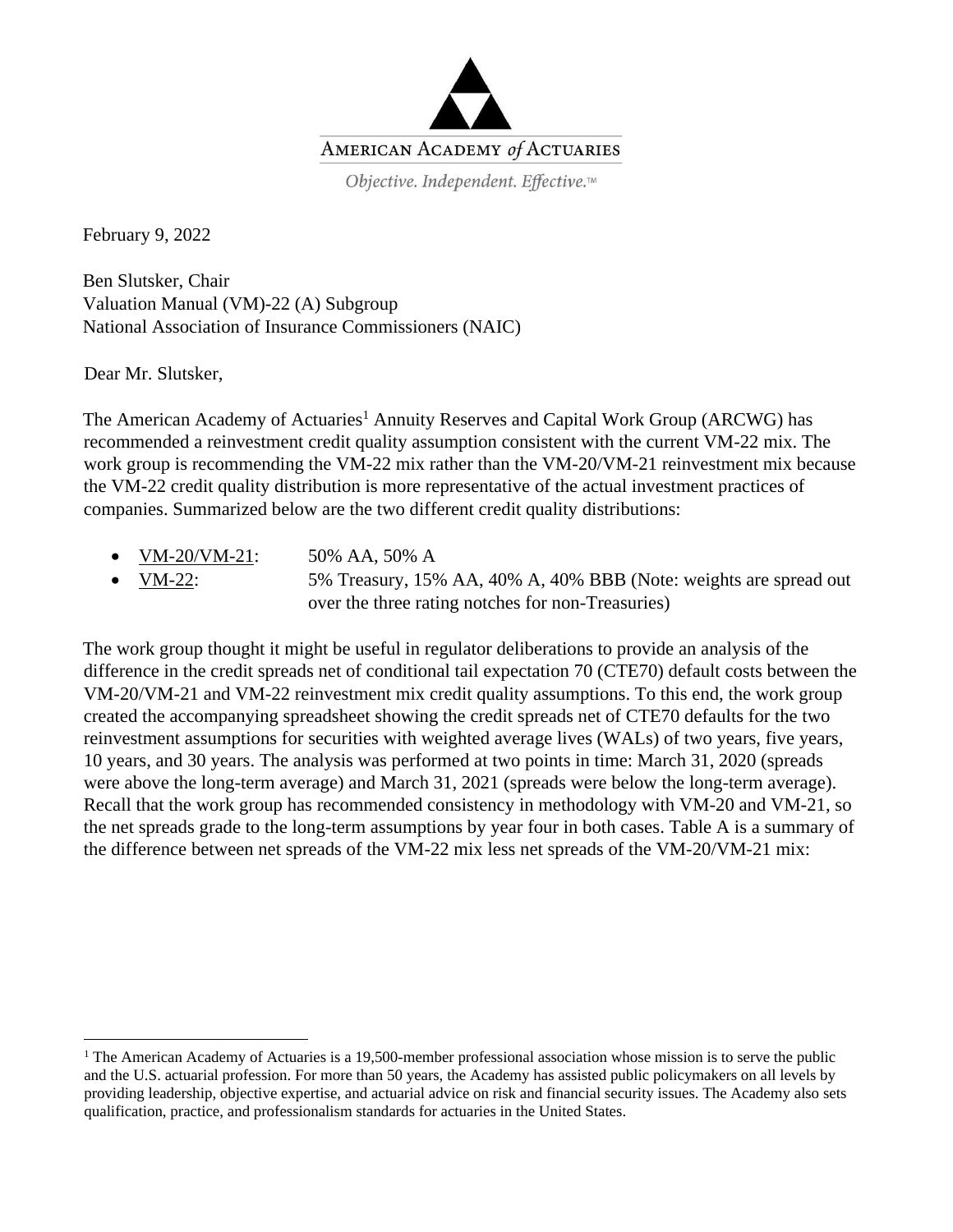## Table A

|                                     | Net Spread Differences for Reinvested Assets by Projection Year |             |            |      |                                 |                                      |      |            |      |  |
|-------------------------------------|-----------------------------------------------------------------|-------------|------------|------|---------------------------------|--------------------------------------|------|------------|------|--|
| 3/1/2021 ("Low" Spread Environment) |                                                                 |             |            |      |                                 | 3/1/2020 ("High" Spread Environment) |      |            |      |  |
| (VM-22) - (VM-20/VM-21 Spreads)     |                                                                 |             |            |      | (VM-22) - (VM-20/VM-21 Spreads) |                                      |      |            |      |  |
|                                     | Net of CTE70 Defaults in bps                                    |             |            |      |                                 | Net of CTE70 Defaults in bps         |      |            |      |  |
| Projection                          |                                                                 |             |            |      |                                 | Projection                           |      |            |      |  |
| Year                                | <b>2Y</b>                                                       | 5Υ          | <b>10Y</b> | 30Y  | Year                            | 2Y                                   | 5Υ   | <b>10Y</b> | 30Y  |  |
| 1                                   | 21.8                                                            | 16.3        | 11.8       | 6.7  | 1                               | 36.5                                 | 47.3 | 41.1       | 34.2 |  |
| $\overline{\phantom{a}}$            | 21.3                                                            | <b>16.9</b> | 12.7       | 8.3  | 2                               | 30.6                                 | 37.1 | 31.7       | 26.3 |  |
| з                                   | 20.9                                                            | 17.6        | 13.6       | 10.0 | 3                               | 24.7                                 | 26.9 | 22.2       | 18.3 |  |
| $4+$                                | 20.5                                                            | 18.3        | 14.5       | 11.6 | $4+$                            | 18.8                                 | 16.7 | 12.8       | 10.4 |  |

Also note that the CTE70 default costs rise exponentially as credit quality decreases, significantly blunting the increase in net spreads (as Table A shows). This relationship is displayed in Table B for a 10-year WAL security.





That being said, fixed annuities rely on yields in the general account to a greater degree than many other products—e.g., variable annuities—meaning a small change in net spread can have a material impact on the reserve. Taking this into account, and due to the VM-22 distribution better reflecting actual industry investment practices of companies, the work group is recommending a reinvestment credit quality assumption consistent with the current VM-22 mix. We also note that this mix still has significant elements of conservatism, as it omits consideration of private placements, commercial mortgages, structured securities, and below-investment-grade bonds.

Please let us know if you have any follow-up inquiries in response to this analysis. Again, we appreciate the opportunity to present the fixed annuity framework and all of the efforts made by the NAIC VM-22 Subgroup to focus on this topic.